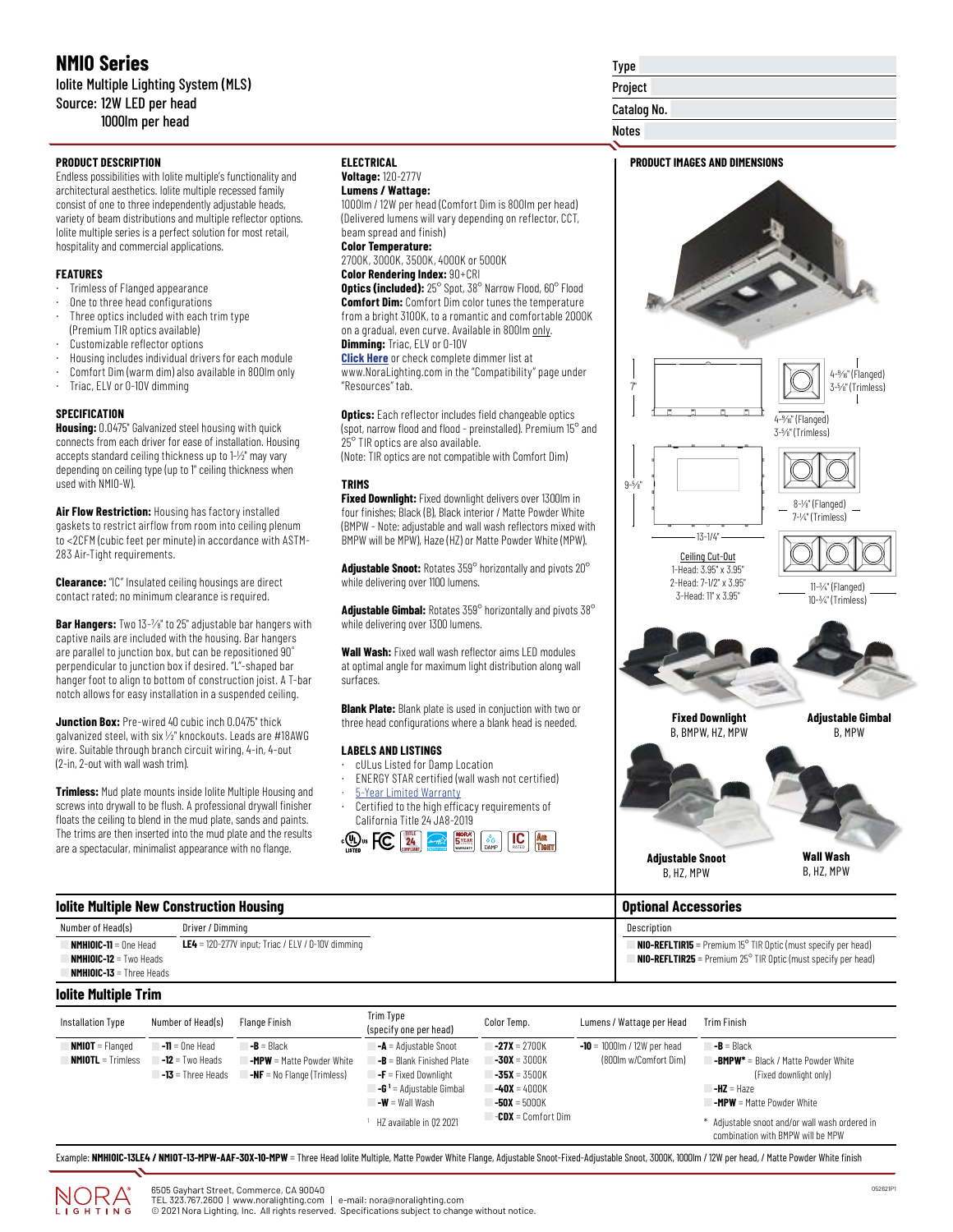**Test Information** Test Number: NTR11396

Beam Spread: 26° Spot Lumens: 1361lm Wattage: 11.65W Efficacy: 117lpw CCT / CRI: 4000K / 90 CRI Spacing Criteria (0°-180): 0.44 Spacing Criteria (90°-270): 0.44

Iolite Multiple Lighting System (MLS) Fixed Downlight

Part Number: NMIOT-11-B-F-40X-10-BMPW

## Type Project Catalog No.

Notes

| Zonal Lumen Summary |               |                             |  |
|---------------------|---------------|-----------------------------|--|
| 7 <sub>nne</sub>    | <b>Lumens</b> | $\frac{9}{6}$<br>I uminaire |  |
| $0 - 30$            | 868           | 63.8                        |  |
| $0 - 40$            | 1157          | 85                          |  |
| $0 - 60$            | 1346          | 98.9                        |  |
| $0 - 90$            | 1349          | 99.1                        |  |
| $90 - 180$          | 12            | 0.9                         |  |
| $0 - 180$           | 1361          | 100                         |  |

| Candela Table      |         |  |
|--------------------|---------|--|
| Vertical<br>Angles | Candela |  |
| Λ                  | 3082    |  |
| 5                  | 2821    |  |
| 15                 | 1208    |  |
| 25                 | 595     |  |
| 35                 | 464     |  |
| 45                 | 227     |  |

## **Test Information**

Test Number: NTR11397 Part Number: NMIOT-11-B-F-40X-10-BMPW Beam Spread: 38° Narrow Flood Lumens: 1368lm Wattage: 11.65W Efficacy: 117lpw CCT / CRI: 4000K / 90 CRI Spacing Criteria (0°-180): 0.64 Spacing Criteria (90°-270): 0.64

|      | Polar Curve  |              |
|------|--------------|--------------|
| 511  |              | $70^{\circ}$ |
| 1022 |              | $50^{\circ}$ |
| 1533 |              |              |
| 2044 | $10^{\circ}$ | $30^{\circ}$ |

 $\overline{10^{\circ}}$   $\overline{30^{\circ}}$ 

 $\pi$   $\pi$   $\sim$   $\sim$   $\sim$   $\sim$   $\sim$   $\pi$ 

Polar Curve

3082

2312

1541

50°

|    | Illuminance at a Distance   |             |               |  |
|----|-----------------------------|-------------|---------------|--|
| ገ° | Distance from<br>I uminaire | FC at Nadir | Beam Diameter |  |
|    | 4                           | 127fc       | $2' - 10"$    |  |
|    | 6'                          | 56.5fc      | $4 - 4"$      |  |
| ŋ۰ | 8'                          | 31.8fc      | $5 - 8"$      |  |
|    | $10^{\circ}$                | 20.4fc      | $7 - 1"$      |  |
|    | 12                          | 14.1fc      | $8 - 6"$      |  |
|    |                             |             |               |  |

| Zonal Lumen Summary |               |                            |  |
|---------------------|---------------|----------------------------|--|
| 7 <sub>nne</sub>    | <b>Lumens</b> | $\frac{9}{6}$<br>Luminaire |  |
| $0 - 30$            | 867           | 63.4                       |  |
| $0 - 40$            | 1152          | 84.2                       |  |
| $0 - 60$            | 1354          | 99                         |  |
| $0 - 90$            | 1361          | 99.5                       |  |
| $90 - 180$          |               | 0.5                        |  |
| $0 - 180$           | 1368          | 100                        |  |

Candela Table

| ranneia Tame |  |  |
|--------------|--|--|
| Candela      |  |  |
| 2036         |  |  |
| 1942         |  |  |
| 1386         |  |  |
| 654          |  |  |
| 455          |  |  |
| 237          |  |  |
|              |  |  |

## **Test Information**

Test Number: NTR11398 Part Number: NMIOT-11-B-F-40X-10-BMPW Beam Spread: 60° Flood Lumens: 1340lm Wattage: 11.64W Efficacy: 115lpw CCT / CRI: 4000K / 90 CRI Spacing Criteria (0°-180): 0.9 Spacing Criteria (90°-270): 0.9

|      | Polar Curve                  |              |
|------|------------------------------|--------------|
|      |                              |              |
| 299  |                              | $70^{\circ}$ |
| 598  |                              | $50^{\circ}$ |
| 897  |                              |              |
| 1196 | $30^{\circ}$<br>$10^{\circ}$ |              |

## Illuminance at a Distance

Illuminance at a Distance

FC at Nadir Beam Diameter

 $4'$  193fc 1'-10" 6' 85.6fc 2'-10" 8'  $\frac{48.25c}{3.8}$ 10'  $\sqrt{30.8}$ fc  $4-7$ " 12' 21.4fc 5'-6"

Distance from

| $70^{\circ}$ | Distance from<br>Luminaire | FC at Nadir<br>Beam Diameter |            |  |  |
|--------------|----------------------------|------------------------------|------------|--|--|
|              | 4                          | 53.8fc                       | $4 - 11$ " |  |  |
|              | 6                          | 23.9fc                       | $7 - 5"$   |  |  |
| $50^\circ$   | 8'                         | 13.5fc                       | $9' - 11"$ |  |  |
|              | $10^{\circ}$               | 8.6fc                        | $12 - 5"$  |  |  |
|              | 12"                        | 6fc                          | $14 - 10"$ |  |  |
|              |                            |                              |            |  |  |

|  | Zonal Lumen Summary |
|--|---------------------|
|  |                     |

| 7 <sub>nne</sub> | <b>Lumens</b> | %<br>Luminaire |
|------------------|---------------|----------------|
| $0 - 30$         | 750           | 55.9           |
| $0 - 40$         | 1095          | 81.7           |
| $0 - 60$         | 1323          | 98.7           |
| $0 - 90$         | 1333          | 99.5           |
| $90 - 180$       |               | 0.5            |
| $0 - 180$        | 1340          | 100            |

Candela Table

| Vertical<br>Angles | Candela |  |
|--------------------|---------|--|
| Ω                  | 1194    |  |
| 5                  | 1178    |  |
| 15                 | 1033    |  |
| 25                 | 763     |  |
| 35                 | 557     |  |
| 45                 | 258     |  |

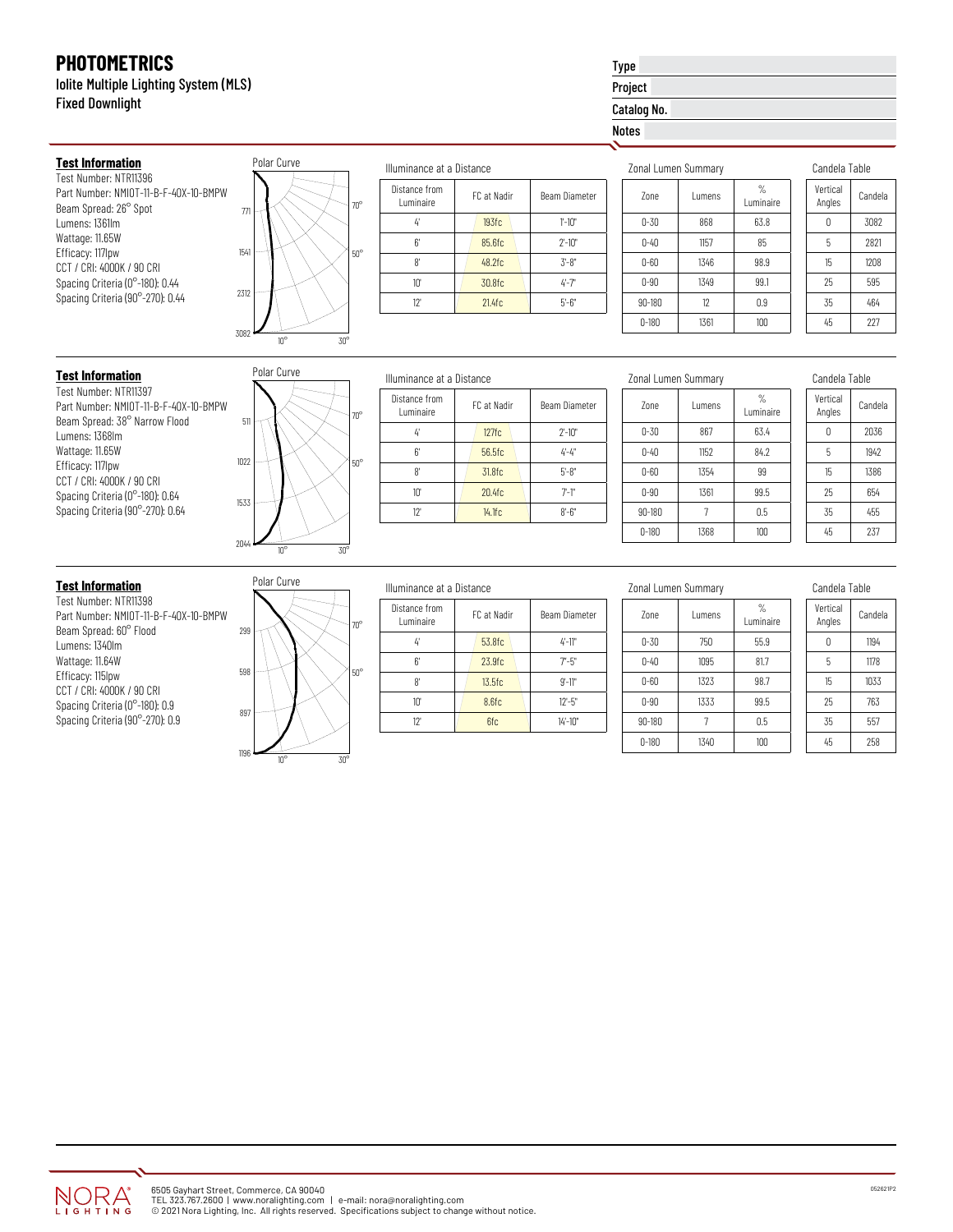**Test Information** Test Number: NTR11391

Beam Spread: 25° Spot Lumens: 1116lm Wattage: 11.63W Efficacy: 96lpw CCT / CRI: 4000K / 90 CRI Spacing Criteria (0°-180): 0.44 Spacing Criteria (90°-270): 0.44

## Iolite Multiple Lighting System (MLS) Adjustable Snoot

Part Number: NMIOT-11-MPW-A-40X-10-MPW

## Type Project Catalog No.

## Notes

| Zonal Lumen Summary |               |                             |  |
|---------------------|---------------|-----------------------------|--|
| 7 <sub>nne</sub>    | <b>Lumens</b> | $\frac{9}{6}$<br>I uminaire |  |
| $0 - 30$            | 824           | 73.8                        |  |
| $0 - 40$            | 921           | 82.5                        |  |
| $0 - 60$            | 1045          | 93.6                        |  |
| $0 - 90$            | 1111          | 99.5                        |  |
| $90 - 180$          | 6             | 0.5                         |  |
| $0 - 180$           | 1116          | 100                         |  |

| Candela Table      |         |  |
|--------------------|---------|--|
| Vertical<br>Angles | Candela |  |
| Λ                  | 3087    |  |
| 5                  | 2834    |  |
| 15                 | 1120    |  |
| 25                 | 574     |  |
| 35                 | 122     |  |
| 45                 | 84      |  |

## **Test Information**

Test Number: NTR11392 Part Number: NMIOT-11-MPW-A-40X-10-MP Beam Spread: 38° Narrow Flood Lumens: 1096lm Wattage: 11.62W Efficacy: 94lpw CCT / CRI: 4000K / 90 CRI Spacing Criteria (0°-180): 0.6 Spacing Criteria (90°-270): 0.6

|           | Polar Curve             |                 |
|-----------|-------------------------|-----------------|
| ₽W<br>507 |                         | $70^{\circ}$    |
| 1014      |                         | $50^{\circ}$    |
| 1521      |                         |                 |
| 2028      | $10^{\overline{\circ}}$ | 30 <sup>o</sup> |

 $10^{\circ}$   $30^{\circ}$ 

772 HK\\\X 7 70°

Polar Curve

3087

2315

1544

50°

|   | Illuminance at a Distance   |             |               |
|---|-----------------------------|-------------|---------------|
| ò | Distance from<br>I uminaire | FC at Nadir | Beam Diameter |
|   | 4                           | 127fc       | $2 - 7$       |
| ö | 6'                          | 56.3fc      | $3'$ -11"     |
|   | 8'                          | 31.7fc      | $5 - 2"$      |
|   | 10'                         | 20.3fc      | $6 - 6"$      |
|   | 12"                         | 14.1fc      | $7 - 10"$     |
|   |                             |             |               |

| Zonal Lumen Summary |               |                |
|---------------------|---------------|----------------|
| 7 <sub>nne</sub>    | <b>Lumens</b> | %<br>Luminaire |
| $0 - 30$            | 796           | 72.6           |
| $0 - 40$            | 896           | 81.8           |
| $0 - 60$            | 1023          | 93.3           |
| $0 - 90$            | 1091          | 99.5           |
| $90 - 180$          | 5             | 0.5            |
| $0 - 180$           | 1096          | 100            |

Candela Table

| rannaig Tama |  |  |
|--------------|--|--|
| Candela      |  |  |
| 2028         |  |  |
| 1918         |  |  |
| 1239         |  |  |
| 619          |  |  |
| 126          |  |  |
| 85           |  |  |
|              |  |  |

Test Number: NTR11393 Part Number: NMIOT-11-MPW-A-40X-10-MPW Beam Spread: 60° Flood Lumens: 1060lm Wattage: 11.62W Efficacy: 91lpw CCT / CRI: 4000K / 90 CRI Spacing Criteria (0°-180): 0.84 Spacing Criteria (90°-270): 0.84



 $10^{\circ}$  30°

## Illuminance at a Distance

Illuminance at a Distance

FC at Nadir Beam Diameter

 $4'$  193fc 1'-10" 6'  $85.8$ fc  $2^{\circ}-8$ "  $8'$   $48.2$ fc  $3'-6''$ 10'  $\sqrt{30.9}$ fc  $\sqrt{4-5}$ " 12' **21.4fc** 5'-4"

Distance from

| ŋ۰  | Distance from<br>Luminaire | FC at Nadir | Beam Diameter |
|-----|----------------------------|-------------|---------------|
|     | 4                          | 77.9fc      | $4 - 1$ "     |
|     | 6'                         | 34.6fc      | $6 - 1"$      |
| iO° | 8'                         | 19.5fc      | $8 - 1$ "     |
|     | 10'                        | 12.5fc      | $10 - 1"$     |
|     | 12"                        | 8.7fc       | $12 - 2"$     |
|     |                            |             |               |

| 7 <sub>nne</sub> | <b>Lumens</b> | %<br>Luminaire |
|------------------|---------------|----------------|
| 0-30             | 701           | 66.1           |
| $0 - 40$         | 849           | 80.1           |
| $0 - 60$         | 986           | 93.1           |

0-90 1055 99.6 90-180 5 0.4 0-180 1060 100

Zonal Lumen Summary

| Candela Table |  |
|---------------|--|
|               |  |

| Vertical<br>Angles | Candela |
|--------------------|---------|
| 0                  | 1246    |
| 5                  | 1221    |
| 15                 | 982     |
| 25                 | 708     |
| 35                 | 208     |
| 45                 | 93      |

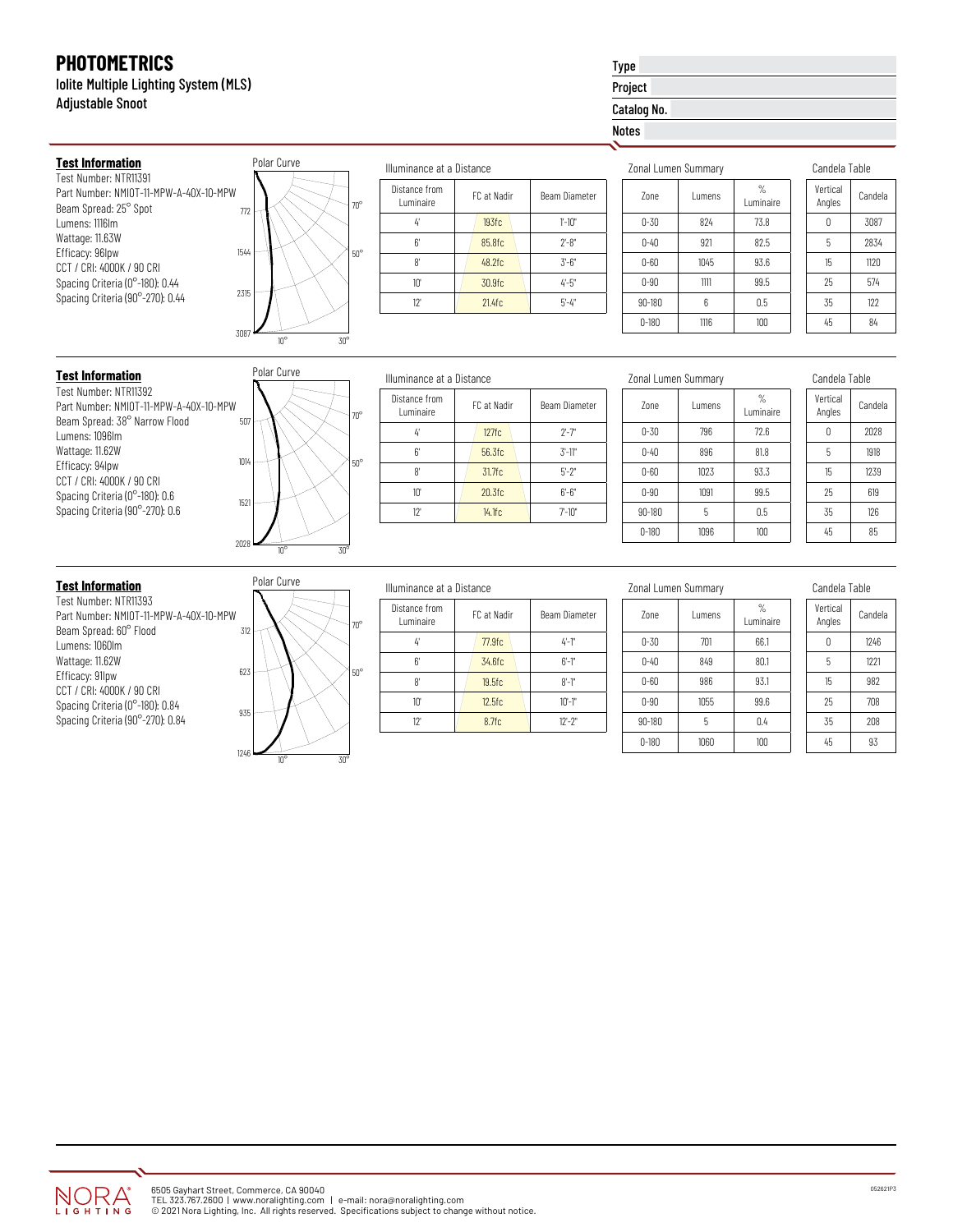**Test Information** Test Number: NTR1609R1

Beam Spread: 24° Spot Lumens: 1335lm Wattage: 11.83W Efficacy: 113lpw CCT / CRI: 4000K / 90 CRI Spacing Criteria (0°-180): 0.4 Spacing Criteria (90°-270): 0.42

Iolite Multiple Lighting System (MLS) Adjustable Gimbal

Part Number: NMIOT-11-MPW-G-40X-10-MPW

# Type Project

Catalog No.

### Notes

| Zonal Lumen Summary |               |                |
|---------------------|---------------|----------------|
| 7 <sub>nne</sub>    | <b>Lumens</b> | %<br>Luminaire |
| $0 - 30$            | 856           | 64.1           |
| $0 - 40$            | 1143          | 85.6           |
| $0 - 60$            | 1318          | 98.7           |
| $0 - 90$            | 1329          | 99.6           |
| $90 - 180$          | 6             | 0.5            |
| $0 - 180$           | 1335          | 100            |

| Candela Table      |         |  |
|--------------------|---------|--|
| Vertical<br>Angles | Candela |  |
| Λ                  | 3290    |  |
| 5                  | 2877    |  |
| 15                 | 1147    |  |
| 25                 | 599     |  |
| 35                 | 464     |  |
| 45                 | 176     |  |

## **Test Information**

Test Number: NTR1610R1 Part Number: NMIOT-11-MPW-G-40X-10-MP Beam Spread: 37° Narrow Flood Lumens: 1331lm Wattage: 11.8W Efficacy: 113lpw CCT / CRI: 4000K / 90 CRI Spacing Criteria (0°-180): 0.62 Spacing Criteria (90°-270): 0.62

|          | Polar Curve  |                 |
|----------|--------------|-----------------|
| W<br>502 |              | $70^{\circ}$    |
| 1005     |              | $50^{\circ}$    |
| 1507     |              |                 |
| 2010     | $10^{\circ}$ | 30 <sup>o</sup> |

 $10^{\circ}$  30°

<sup>831</sup> 70°

Polar Curve

3322

2492

1661

50°

| Illuminance at a Distance   |             |                      |  |  |  |  |  |  |  |
|-----------------------------|-------------|----------------------|--|--|--|--|--|--|--|
| Distance from<br>I uminaire | FC at Nadir | <b>Beam Diameter</b> |  |  |  |  |  |  |  |
| 4                           | 125fc       | $2 - 8"$             |  |  |  |  |  |  |  |
| 6'                          | 55.4fc      | 4                    |  |  |  |  |  |  |  |
| 8'                          | $31.2$ fc   | $5 - 5"$             |  |  |  |  |  |  |  |
| 10'                         | 20fc        | $6 - 8"$             |  |  |  |  |  |  |  |
| 12'                         | 13.9fc      | $8 - 1$ "            |  |  |  |  |  |  |  |
|                             |             |                      |  |  |  |  |  |  |  |

| Zonal Lumen Summary |         |                   |  |  |  |  |
|---------------------|---------|-------------------|--|--|--|--|
| 7 <sub>nne</sub>    | I umens | $\%$<br>Luminaire |  |  |  |  |
| $0 - 30$            | 843     | 63.3              |  |  |  |  |
| $0 - 40$            | 1102    | 82.8              |  |  |  |  |
| $0 - 60$            | 1312    | 98.6              |  |  |  |  |
| $0 - 90$            | 1326    | 99.6              |  |  |  |  |
| $90 - 180$          | 5       | 0.4               |  |  |  |  |
| $0 - 180$           | 1331    | 100               |  |  |  |  |

Candela Table

| uanucia Taulc      |         |  |  |  |
|--------------------|---------|--|--|--|
| Vertical<br>Angles | Candela |  |  |  |
| Ω                  | 1995    |  |  |  |
| 5                  | 1937    |  |  |  |
| 15                 | 1355    |  |  |  |
| 25                 | 630     |  |  |  |
| 35                 | 474     |  |  |  |
| 45                 | 229     |  |  |  |
|                    |         |  |  |  |

Test Number: NTR1611R1 Part Number: NMIOT-11-MPW-G-40X-10-MPW Beam Spread: 63° Flood Lumens: 1320lm Wattage: 11.81W Efficacy: 112lpw CCT / CRI: 4000K / 90 CRI Spacing Criteria (0°-180): 0.86 Spacing Criteria (90°-270): 0.88



 $10^{\circ}$  30°

# Illuminance at a Distance

Illuminance at a Distance

FC at Nadir Beam Diameter

 $4'$  206fc 1'-8" 6'  $\vert$  91.4fc  $\vert$  2'-6"  $8'$  51.4fc  $3'-4''$ 10'  $\sqrt{32.9}$ fc  $\sqrt{4}$ -2" 12' 22.8fc 5'

Distance from

| ŋ۰         | Distance from<br>Luminaire | FC at Nadir | Beam Diameter |
|------------|----------------------------|-------------|---------------|
|            | 4                          | 78.2fc      | $4 - 11$ "    |
| $50^\circ$ | 6                          | 34.7fc      | $7 - 4"$      |
|            | 8                          | 19.5fc      | $9 - 8"$      |
|            | $10^{\circ}$               | 12.5fc      | $12 - 2"$     |
|            | 12'                        | 8.7fc       | $14 - 7$      |
|            |                            |             |               |

|  | Zonal Lumen Summary |
|--|---------------------|
|  |                     |

| 7 <sub>nne</sub> | Lumens | $\frac{9}{6}$<br>I uminaire |
|------------------|--------|-----------------------------|
| $0 - 30$         | 755    | 57.2                        |
| $0 - 40$         | 1102   | 83.5                        |
| $0 - 60$         | 1300   | 98.5                        |
| $0 - 90$         | 1315   | 99.6                        |
| $90 - 180$       | 5      | 0.4                         |
| $0 - 180$        | 1320   | 100                         |

Candela Table

| Vertical<br>Angles | Candela |  |  |  |  |
|--------------------|---------|--|--|--|--|
| Ω                  | 1251    |  |  |  |  |
| 5                  | 1213    |  |  |  |  |
| 15                 | 1022    |  |  |  |  |
| 25                 | 759     |  |  |  |  |
| 35                 | 565     |  |  |  |  |
| 45                 | 195     |  |  |  |  |